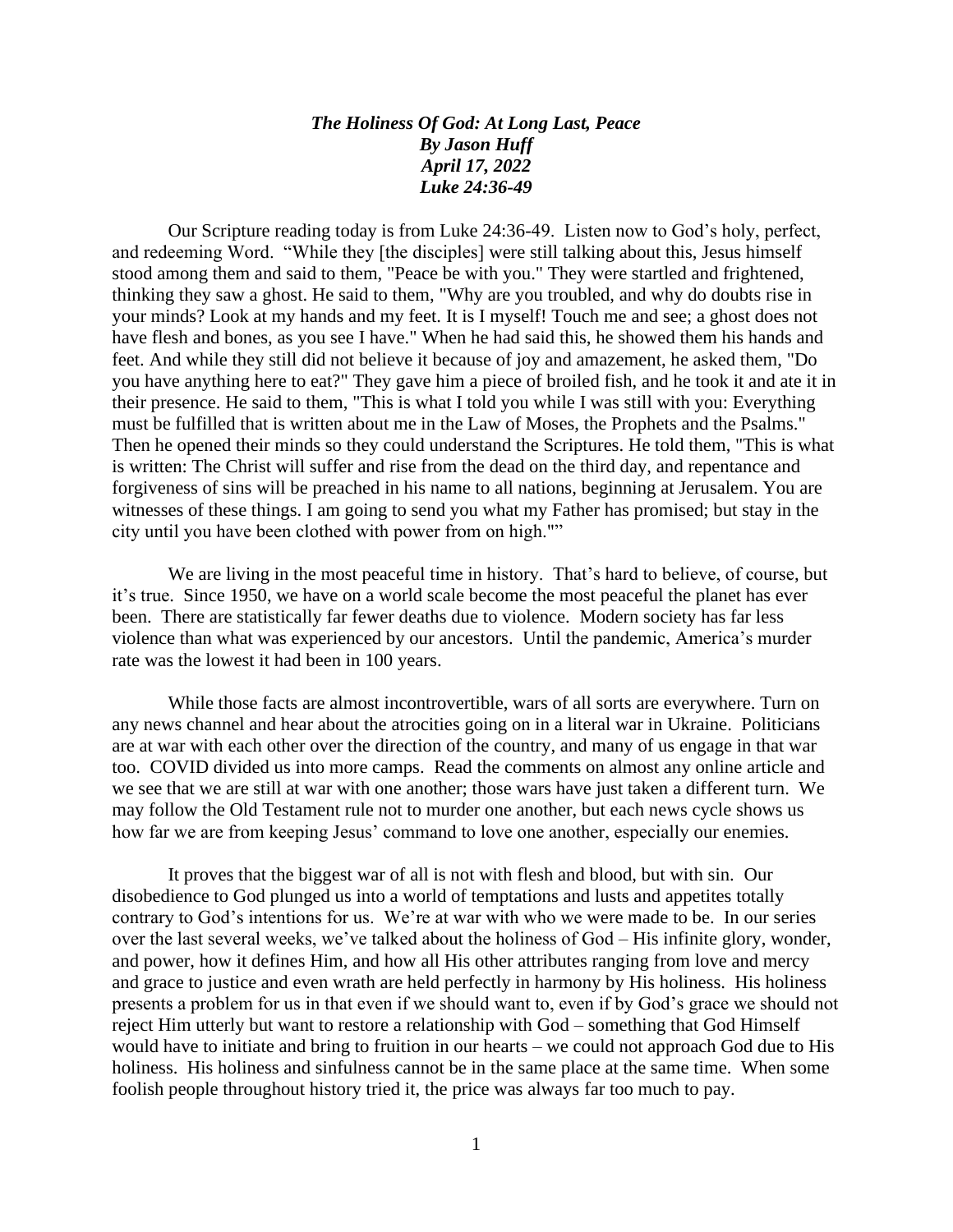Thankfully, God Himself made a way for us to approach Him. While He gave His chosen people the Israelites a temporary way to cover their sins, in Jesus He gave us a once-forall solution. Where the ancient sacrifices had to be repeated over and over again, Jesus' sacrifice, being perfect in every way, bridging the gap between God and man because He was both God and man, could cover every sin for all time. In Jesus' death, we find restoration. Our sins are no longer in the accounting books on our side of the ledger. Jesus has erased them and the debt for them we could never pay is paid in full. And what's more, Jesus does not give Himself merely for us to be called righteous. Because of the power of His gift to us, through the Holy Spirit we start being made truly like Him. We start becoming holy ourselves, not in our own righteousness but through the righteousness granted to us by Jesus.

Easter is the proof that Jesus was telling the truth – that He is in fact the Savior of all He brings into the Kingdom of heaven. Easter shows that sin and death no longer have the final word. The Kingdom of God has triumphed and the imprisoning chains of sin have no power any longer. For the Christian, Easter takes away our fear of death, for we know what God has in store for us. God, who has been working in our hearts, changing us, convicting us, loving us, guiding us, leading us, will be with us always, only more real, more immanent, more perfectly. We live on this side of eternity now and only get the faintest glimpses of Him; because of Easter, we know we shall see Him as He is and rejoice in His presence forever. We get a glimpse of that joy in today's passage at the disciples see Jesus for the first time after His resurrection.

At long last, there is peace with God. In Acts 10, the apostle Peter says, "You know the message God sent to the people of Israel, telling the good news of peace through Jesus Christ, who is Lord of all." As Paul puts in Romans 5:1-2, "Therefore, since we have been justified through faith, we have peace with God through our Lord Jesus Christ, through whom we have gained access by faith into this grace in which we now stand." As he concludes his letter to the Romans, Paul says, "May the God of hope fill you with all joy and peace as you trust in him, so that you may overflow with hope by the power of the Holy Spirit." Encouraging the church in Philippi, Paul writes, "Whatever you have learned or received or heard from me, or seen in me - put it into practice. And the God of peace will be with you." And in most of his letters, Paul writes this greeting – "Grace and peace to you from God our Father and the Lord Jesus Christ." Wherever we turn, we find that Jesus Christ came to give us peace with God.

That's the good news! That's the reason we celebrate today. No matter what wars are going around us, culture wars or political wars or personal battles or anything else, we can have peace with God. His peace is so much more fulfilling than just an end to violence, which is what we think of most when we think of peace. His peace is completeness, fulfillment, knowing that God is preparing you for His Kingdom and has given you eternal life. Only God's peace can make you whole.

So the question for us today is, why might we not have peace? We may agree with everything we've heard today and still think, "I just don't feel that peace of God." During our remaining time together today, we're going to talk about why you might not have the peace of God promised to us, why you still might find the holiness of God terrifying and not a blessing. My goal is that by the time we leave today, you might know God's peace.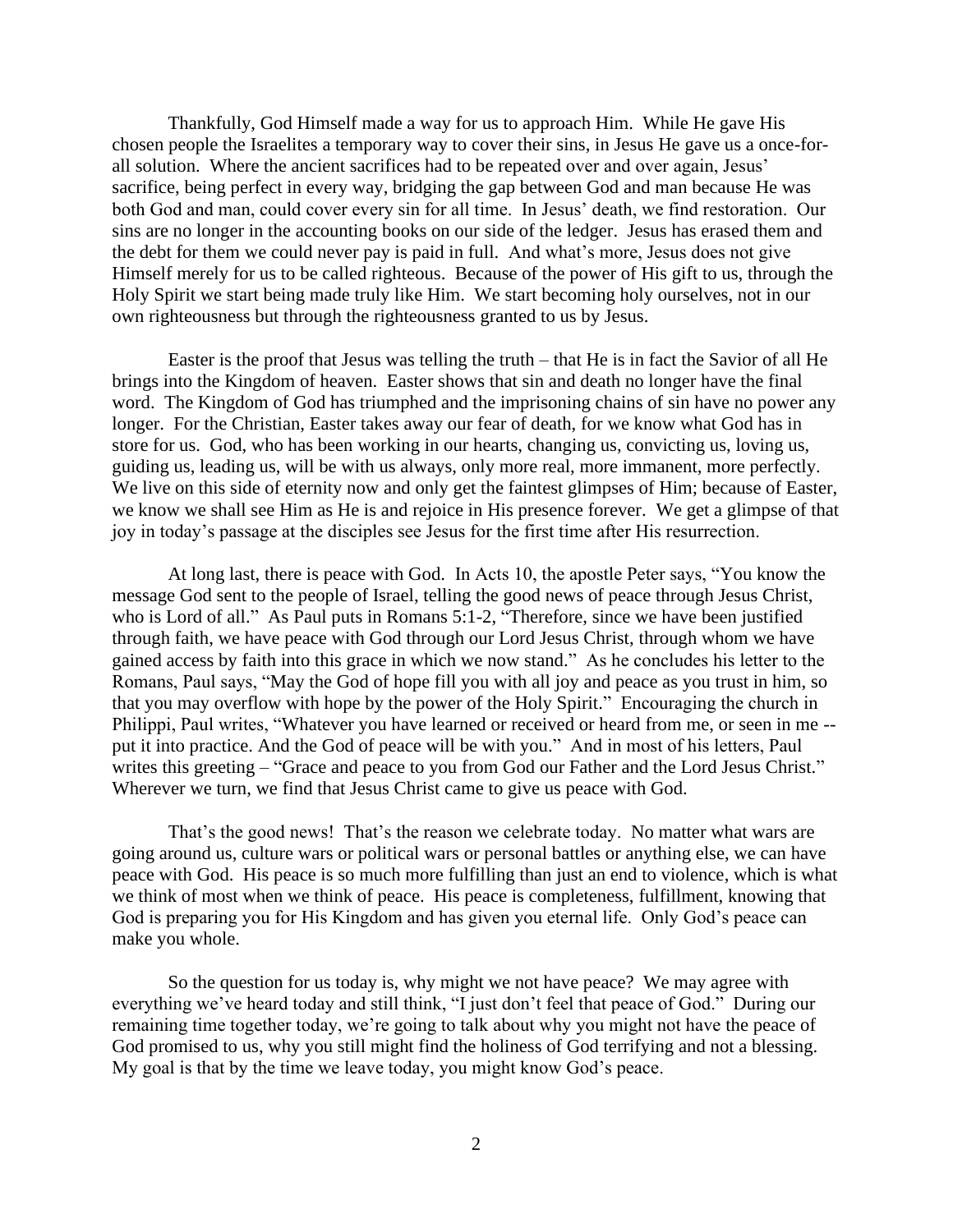First thing we need to recognize: *the gospel is a proclamation of truth we obey as much as we believe*. It might seem weird to us that we have to "obey" good news, but Paul and Peter both write how we must obey the gospel. The best way we can understand what "believing in a proclamation" means is to realize that the gospel is a truth; how you respond to it is a choice, but your choice doesn't affect its truthfulness.

When we say that Jesus was perfect, that He lived a perfect life, died a perfect death, and was resurrected from the grave, those are facts. You can believe them or not; that's the choice. But they remain facts regardless of what you think about them. No matter what you think about California or Texas or Illinois, they are states in our union. No matter what you think about the roundness of the Earth, doesn't change the facts.

But facts often don't change us very much. Believing there is a war in Ukraine doesn't mean much. We can see it on the news; we feel it at the gas pump and at the grocery store. It's a painful event for us in a different way than it is for the Ukrainians. And yet, for most people, knowing it's happening and believing it's happening don't change much about our daily lives. We might send some money to a relief organization; we might help in some way. But most beliefs don't change our lives. They are just things we believe to be true, but they're about as useful to most of us as knowing pi to 5 decimal places.

But the gospel is different. Sometimes it is presented as something to know. Receive Jesus; believe these are the facts; say you're a sinner and pray for forgiveness, and you're good. But that's not the way this proclamation is supposed to work itself out. It's not the way to truly have peace with God. It's not how the gospel has been presented over the centuries.

It's better to think of it in the same way ancient people thought of it. Imagine it this way – a royal decree in announced in town that the King is coming to visit the village. He brings with Him gifts for all who welcome Him. And so the people do everything necessary to have a feast ready upon His arrival. They clean their homes, wear their best clothes, kill the best of the flocks, so that when the King comes he receives a royal welcome. This still happens today  $-$  if you saw the recent Downton Abbey movie, much of the runtime is concerned with the entire household preparing for the queen to come visit!

In the same way, when we have genuine, saving faith in the proclamation of the good news of Jesus, it will result in action. If we believe that Jesus our King has saved us from sin and death, that He is alive and well and will be coming again to take us home, then we want to have a royal welcome ready for Him. And instead of pulling out the good china and vacuuming every carpet, we prepare our hearts. We live for Him. We follow His lead – we become disciples who listen for His voice and follow His instructions. We see a turnaround in our hearts as we cooperate with the Holy Spirit. The gospel is proclamation that the King defeated death and is coming to take us to our eternal home – so we need to be ready, and our readiness comes in living for Him.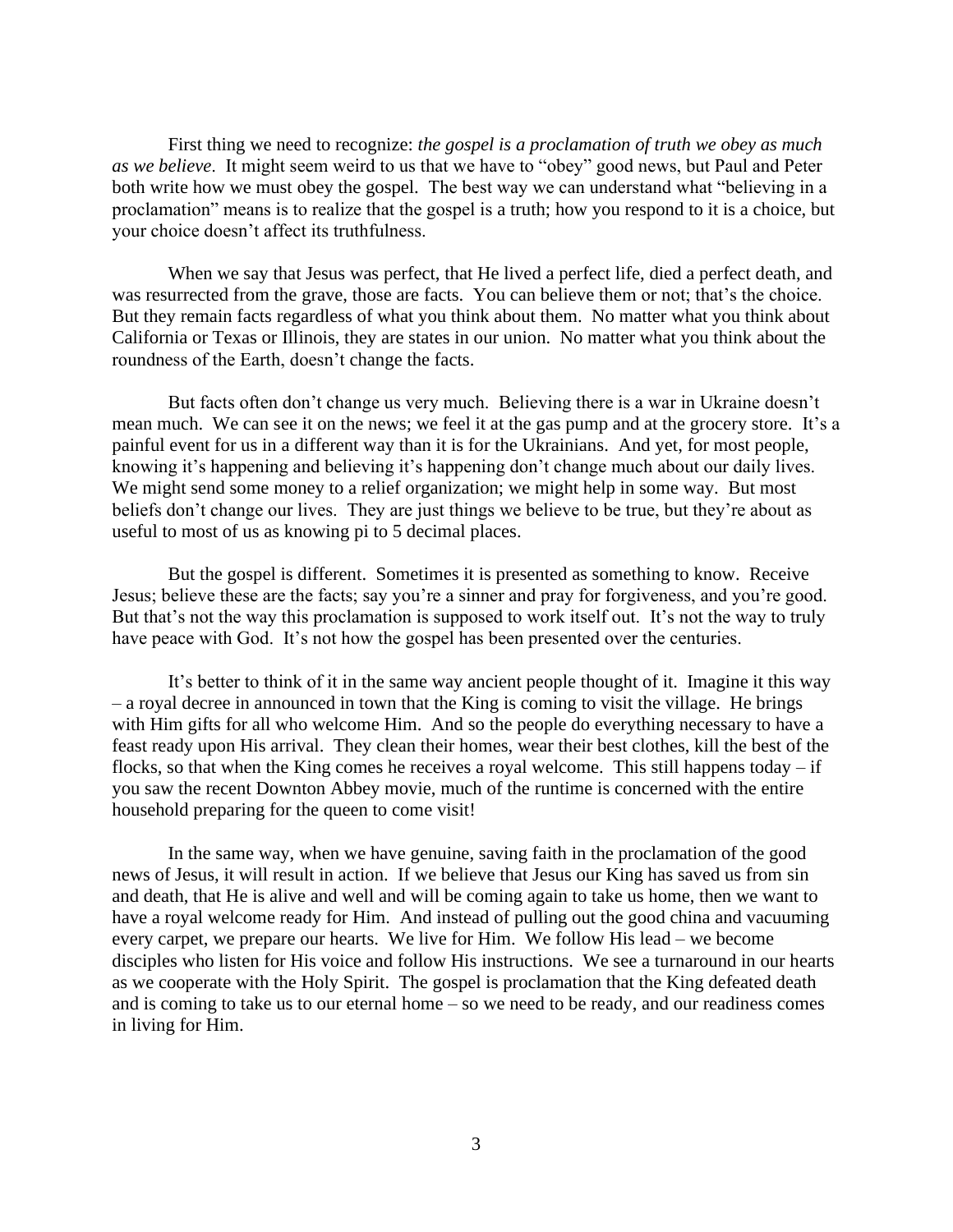Now let's be clear – we aren't saved by our works. The apostle Paul tells us as much in Ephesians 2:8-9, that we are saved by God's grace through faith and not by works, so no one can boast. It is our faith that saves us. But genuine faith leads us to prepare for the King. We obey Jesus' words because we believe them. We do not agree to a set of facts that makes no difference to us; that's not saving belief. Saving belief is knowing that Jesus is alive, knowing that Jesus will save all those who put their trust in Him, and then truly doing that trusting through our lives. That's the way to peace with God.

Maybe you're here today and you believe in God. That's a good first step. Maybe you believe the good news in your head – that Jesus really did live a perfect life and die on the cross and was raised again to life, all so that God's people could be counted as righteous and live with Him forever. Also a good step. But that belief is not just facts to know because they don't come alone – they come with the obligation to become a follower of Jesus. If you want peace with God and you don't have it, maybe it's because you have the knowledge of the facts but not the connection to your heart and life and actions. And so I ask you today – search your heart. If you've truly become a disciple living each day for Jesus, that's great! And if not, turn your life over to Him today. Let the facts you know become the faith you live by.

There's also a second part of the puzzle that can keep you from peace with God, another one you can deal with today: *the gospel is a proclamation for the new people of God to form a new community called the church*. While we must personally believe and follow the gospel, the message is meant for communities and to be lived out in community. In today's passage, Jesus states that the gospel is to be preached in His name to all nations. He doesn't say "all persons" or "all individuals." It's nations. In the book of Revelation, chapter 14, verse 6, it talks about the gospel going out to every nation, tribe, tongue, and people. When Jesus gave His great commission to His disciples right before He ascended to heaven, He told them to make disciples of all nations.

We can't get away from the fact that the good news is proclaimed to peoples; to groups; and the end result is the creation of new people, God's people, who come together as the church. God never intended solo Christians. When God called Abraham centuries ago to follow Him, His promise to Abraham was to make Him a nation. Now God is creating a new nation of Abraham, a new nation of believers.

The pandemic has made church very different. We've gotten used to being online. I would have never thought in a million years that I'd become a high-tech televangelist, but that's what many pastors have become over the last two years! And we know we have new friends from our online endeavors. People who weren't a part of a church, who maybe hadn't put their faith and trust in Christ, they've heard and learned and made the online version of CrossWay a part of their lives. And I'm so grateful for that.

But we are also called to be the people of God, supporting one another. Long before the time of online church, as far back as the early church, people sometimes had a hard time with it. As the author of Hebrews said, "Let us not give up meeting together, as some are in the habit of doing, but let us encourage one another." The truth is, we need one another to truly be the people of God that God calls us to be; we cannot do it alone.